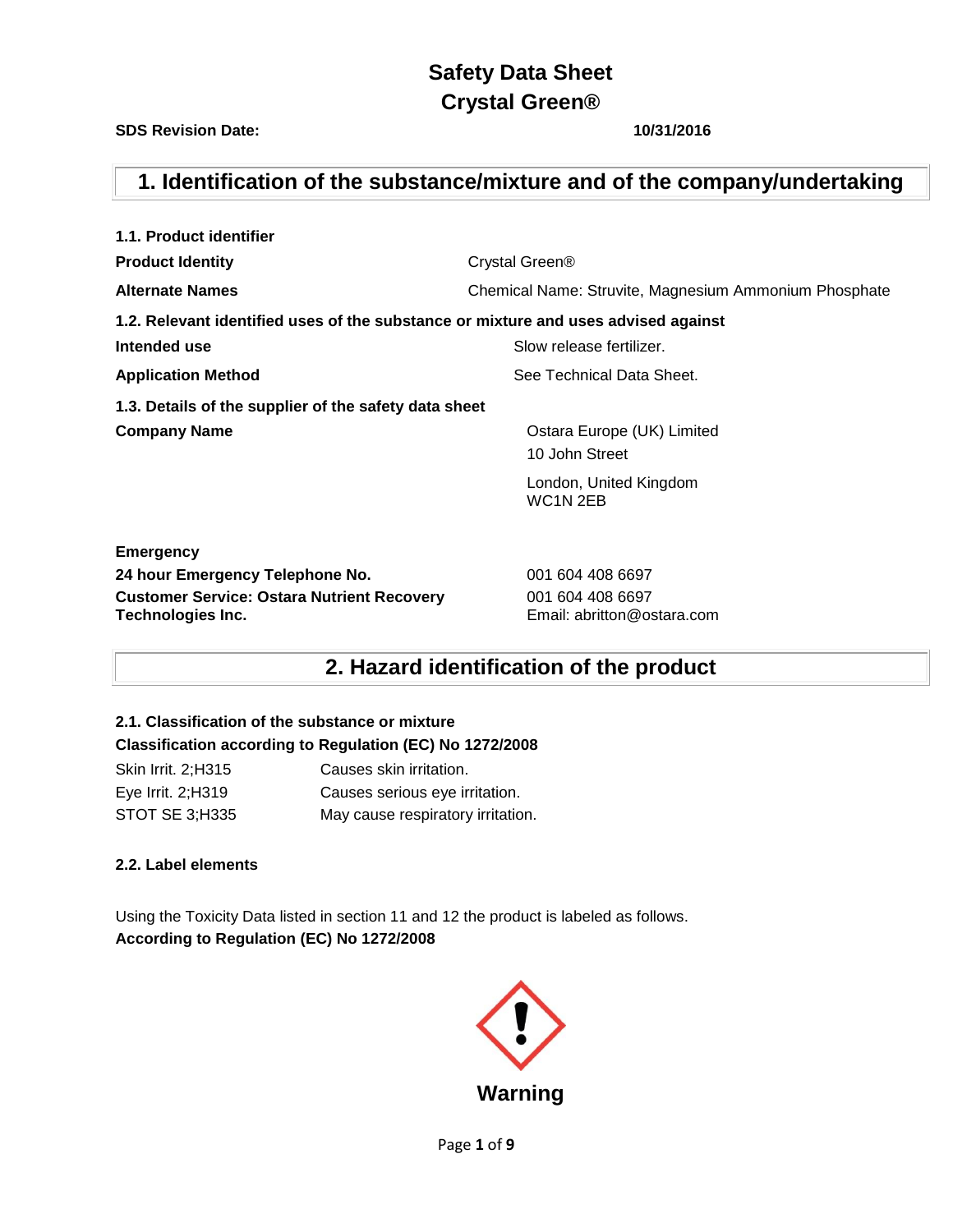## **SDS Revision Date: 10/31/2016**

H315 Causes skin irritation. H319 Causes serious eye irritation. H335 May cause respiratory irritation.

## **[Prevention]:**

P261 Avoid breathing dust / fume / gas / mist / vapors / spray. P264 Wash thoroughly after handling. P271 Use only outdoors or in a well-ventilated area. P280 Wear protective gloves / eye protection / face protection. **[Response]:**

P302+352 IF ON SKIN: Wash with plenty of soap and water. P304+312 IF INHALED: Call a POISON CENTER or doctor / physician if you feel unwell. P305+351+338 IF IN EYES: Rinse cautiously with water for several minutes. Remove contact lenses if present and easy to do - continue rinsing. P321 Specific treatment (see information on this label). P332+313 If skin irritation occurs: Get medical advice / attention. P337+313 If eye irritation persists: Get medical advice / attention. P340 Remove victim to fresh air and keep at rest in a position comfortable for breathing. P362 Take off contaminated clothing and wash before reuse. **[Storage]:**

P403+233 Store in a well ventilated place. Keep container tightly closed. P405 Store locked up. **[Disposal]:**

P501 Dispose of contents / container in accordance with local / national regulations. See Technical Data Sheet.

### **2.3. Other hazards**

This product contains no PBT/vPvB chemicals.

## **3. Composition/information on ingredients**

If the product contains substances that present a health hazard within the meaning of the Dangerous Substances Directive 67/548/EC, or have occupational exposure limits detailed in EH40, these substances are listed below.

| <b>Ingredient/Chemical Designations</b>                                                      | Weight %   | EC No. 1272/2008 Classification*                          | <b>Notes</b> |
|----------------------------------------------------------------------------------------------|------------|-----------------------------------------------------------|--------------|
| Phosphoric acid, ammonium magnesium salt<br>CAS Number: 0013478-16-5<br>EC No.<br>Index No.: | $75 - 100$ | Skin Irrit. 2:H315<br>Eve Irrit. 2:H319<br>STOTSE 3; H335 |              |

 $^{\text{CLP 31}}$  Reference EC No. 1272/2008 1.1.3.1. Notes relating to the identification, classification and labelling of substances (Table 3.1).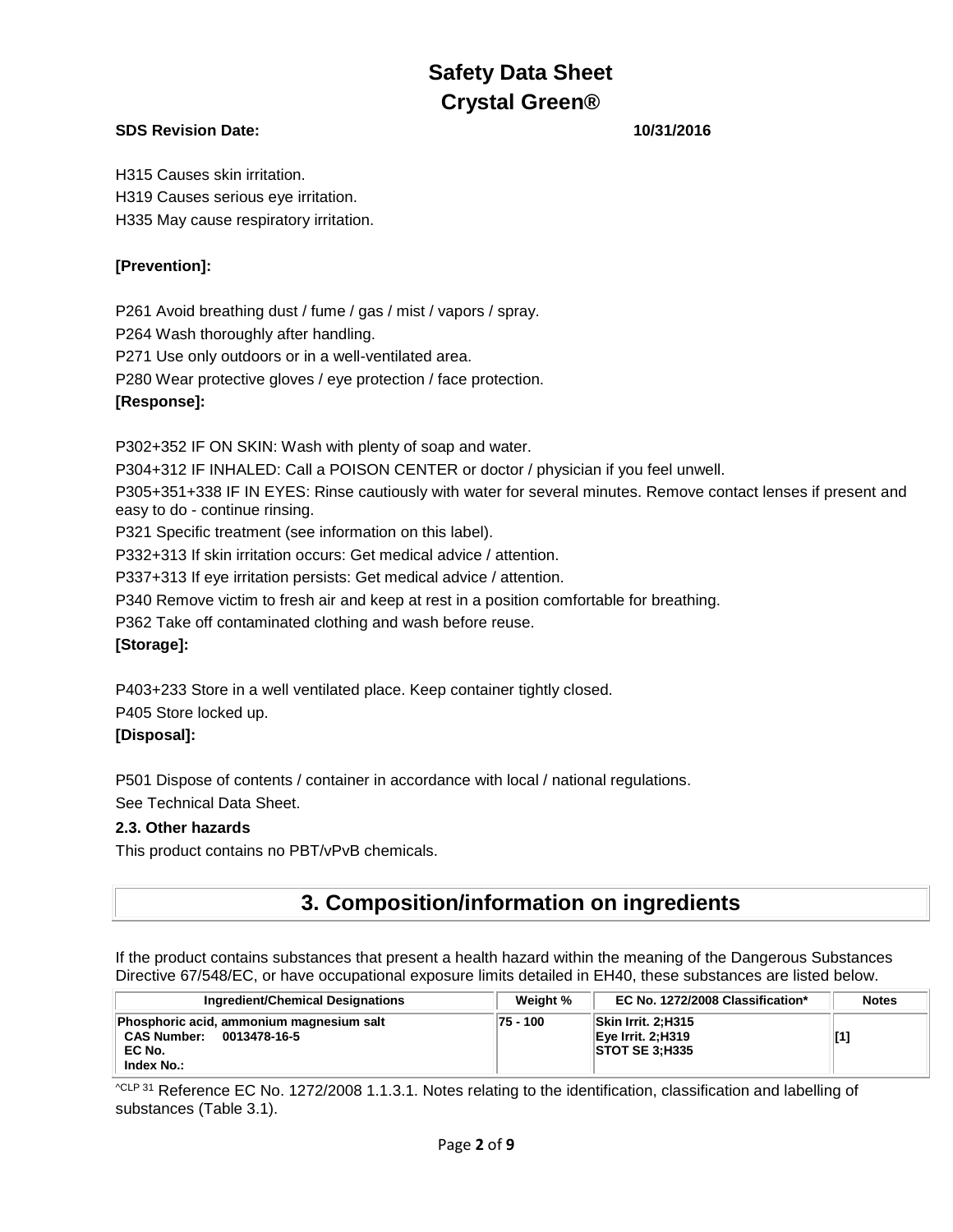### **SDS Revision Date: 10/31/2016**

In accordance with paragraph (i) of §1910.1200, the specific chemical identity and/or exact percentage (concentration) of composition has been withheld as a trade secret.

[1] Substance classified with a health or environmental hazard.

[2] Substance with a workplace exposure limit.

[3] PBT-substance or vPvB-substance.

\*The full texts of the phrases are shown in Section 16.

## **4. First aid measures**

| 4.1. Description of first aid measures                                                                                                                                                                                                    |
|-------------------------------------------------------------------------------------------------------------------------------------------------------------------------------------------------------------------------------------------|
| In all cases of doubt, or when symptoms persist, seek medical attention.<br>Never give anything by mouth to an unconscious person.                                                                                                        |
| Remove to fresh air, keep patient warm and at rest. If breathing is irregular or stopped, give<br>artificial respiration. If unconscious place in the recovery position and obtain immediate<br>medical attention. Give nothing by mouth. |
| Irrigate copiously with clean water for at least 15 minutes, holding the eyelids apart and<br>seek medical attention.                                                                                                                     |
| Remove contaminated clothing. Wash skin thoroughly with soap and water or use a<br>recognized skin cleanser.                                                                                                                              |
| If swallowed obtain immediate medical attention. Keep at rest. Do NOT induce vomiting.                                                                                                                                                    |
| 4.2. Most important symptoms and effects, both acute and delayed                                                                                                                                                                          |
| Dust may have irritant effect on skin, eyes and air passages.<br>See section 2 for further details.                                                                                                                                       |
| May cause respiratory irritation.                                                                                                                                                                                                         |
| Causes serious eye irritation.                                                                                                                                                                                                            |
| Causes skin irritation.                                                                                                                                                                                                                   |
|                                                                                                                                                                                                                                           |

## **5. Fire-fighting measures**

### **5.1. Extinguishing media**

As appropriate for surrounding fire.

### **5.2. Special hazards arising from the substance or mixture**

Ensure adequate ventilation. Ensure suitable personal protection during removal of spillages. Avoid generation of dust. Avoid breathing dust.

Hazardous decomposition: Decomposition products: Nitrogen oxides, Magnesium oxides, Phosphorus oxides.

Avoid breathing dust / fume / gas / mist / vapors / spray.

### **5.3. Advice for fire-fighters**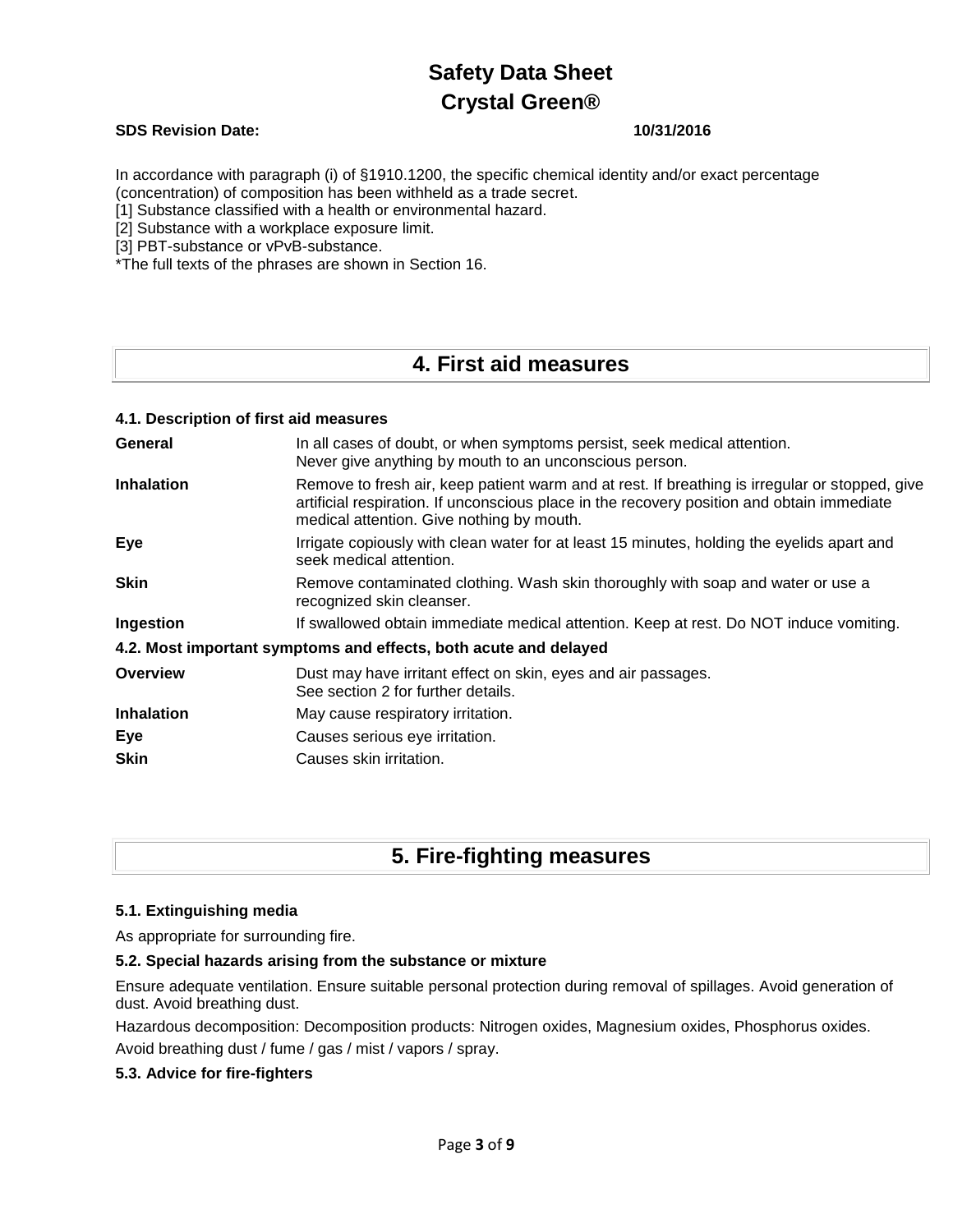### **SDS Revision Date: 10/31/2016**

Toxic fumes may be produced in a fire.

Fire fighters should wear complete protective clothing including self-contained breathing apparatus. Keep containers cool by spraying with water if exposed to fire.

### **ERG Guide No. ----**

## **6. Accidental release measures**

### **6.1. Personal precautions, protective equipment and emergency procedures**

Put on appropriate personal protective equipment (see section 8).

Ensure adequate ventilation. Ensure suitable personal protection during removal of spillages. Avoid generation of dust. Avoid breathing dust.

### **6.2. Environmental precautions**

Do not allow spills to enter drains or waterways.

Use good personal hygiene practices. Wash hands before eating, drinking, smoking or using toilet. Promptly remove soiled clothing and wash thoroughly before reuse.

### **6.3. Methods and material for containment and cleaning up**

Ensure adequate ventilation. Ensure suitable personal protection during removal of spillages. Avoid generation of dust. Avoid breathing dust.

Sweep spilled substances into containers if appropriate moisten first to prevent dusting. Use vacuum equipment for collecting spilt materials, where practicable. Transfer to a container for disposal

## **7. Handling and storage**

### **7.1. Precautions for safe handling**

Provide adequate ventilation. Avoid generation of dust. Avoid breathing dust. Wear suitable gloves. Wash hands thoroughly after handling.

See section 2 for further details. - [Prevention]:

### **7.2. Conditions for safe storage, including any incompatibilities**

Handle containers carefully to prevent damage and spillage.

Keep container tightly closed and in a well-ventilated place. Keep away from heat and direct sunlight.

Storage temperature <55°C

Stable under normal conditions.

Incompatible materials: Strong oxidizing materials.

See section 2 for further details. - [Storage]:

### **7.3. Specific end use(s)**

No data available.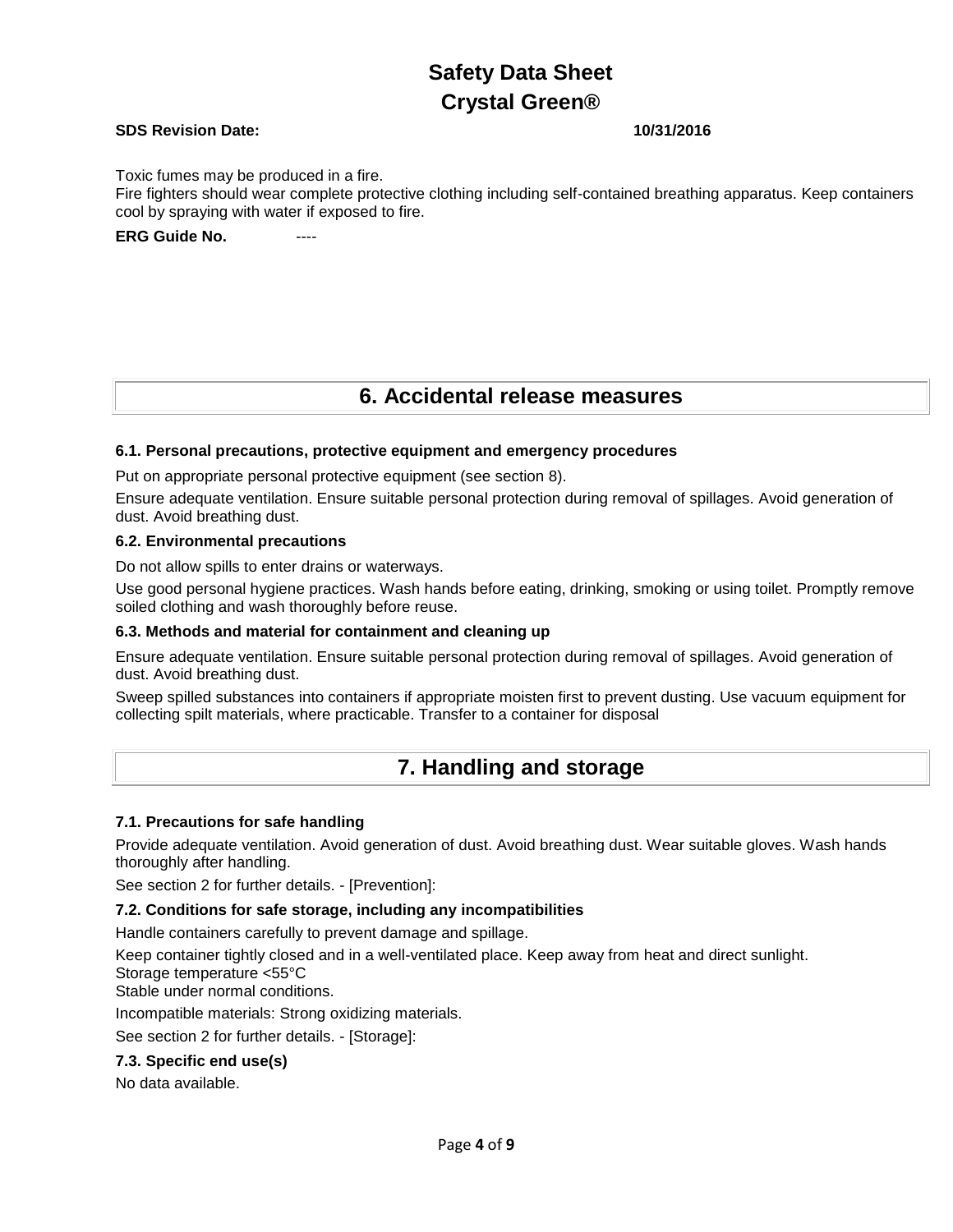### **SDS Revision Date: 10/31/2016**

## **8. Exposure controls and personal protection**

## **8.1. Control parameters**

## **Exposure**

| CAS No.          | Ingredient                          | Source                      | Value                       |
|------------------|-------------------------------------|-----------------------------|-----------------------------|
| $ 0013478-16-5 $ | Phosphoric acid, ammonium magnesium | <b>OSHA</b>                 | <b>No Established Limit</b> |
| salt             | ACGIH                               | <b>No Established Limit</b> |                             |
|                  | <b>NIOSH</b>                        | <b>No Established Limit</b> |                             |

The exposure limits for nuisance dust are: OSHA PEL: 15 mg/m3 (50 mppcf\*) TWA, ACGIH 10 mg/m3.

### **8.2. Exposure controls**

| <b>Respiratory</b>          | If workers are exposed to concentrations above the exposure limit they must use the<br>appropriate, certified dust mask or dust respirator.                                                                                                                                                                                            |
|-----------------------------|----------------------------------------------------------------------------------------------------------------------------------------------------------------------------------------------------------------------------------------------------------------------------------------------------------------------------------------|
| <b>Eyes</b>                 | Wear protective eyewear (goggles, face shield, or safety glasses).                                                                                                                                                                                                                                                                     |
| <b>Skin</b>                 | Wear suitable gloves if prolonged skin contact is likely.                                                                                                                                                                                                                                                                              |
| <b>Engineering Controls</b> | Provide adequate ventilation. Where reasonably practicable this should be achieved by the<br>use of local exhaust ventilation and good general extraction. If these are not sufficient to<br>maintain concentrations of particulates and any vapor below occupational exposure limits<br>suitable respiratory protection must be worn. |
| <b>Other Work Practices</b> | Use good personal hygiene practices. Wash hands before eating, drinking, smoking or<br>using toilet. Promptly remove soiled clothing and wash thoroughly before reuse.                                                                                                                                                                 |

See section 2 for further details. - [Prevention]:

## **9. Physical and chemical properties**

| Appearance                                   | Powder/ Pellets (up to 5mm diameter).          |  |
|----------------------------------------------|------------------------------------------------|--|
| Odor                                         | Musty/Ammonia(when damp or heated above 55 °C) |  |
| <b>Odor threshold</b>                        | Not determined                                 |  |
| рH                                           | Not Measured                                   |  |
| Melting point / freezing point               | Not Measured                                   |  |
| Initial boiling point and boiling range      | Not Measured                                   |  |
| <b>Flash Point</b>                           | Not Measured                                   |  |
| Evaporation rate (Ether = $1$ )              | Not Measured                                   |  |
| Flammability (solid, gas)                    | Not Applicable                                 |  |
| Upper/lower flammability or explosive limits | Lower Explosive Limit: Not Measured            |  |
|                                              | <b>Upper Explosive Limit: Not Measured</b>     |  |
| Vapor pressure (Pa)                          | Not Measured                                   |  |
| <b>Vapor Density</b>                         | Not Measured                                   |  |
| <b>Specific Gravity</b>                      | Not Measured                                   |  |
| <b>Solubility in Water</b>                   | Insoluble                                      |  |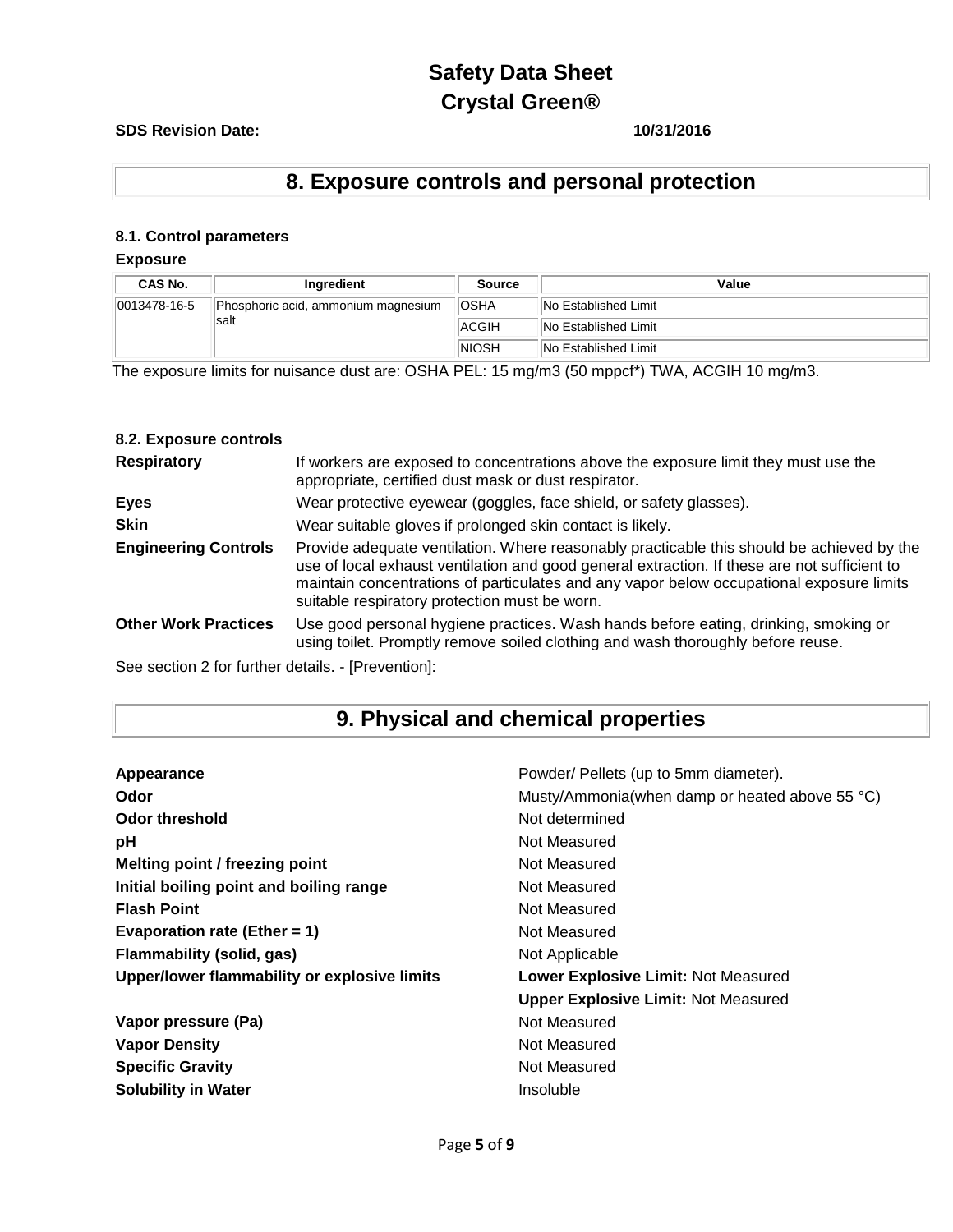## **SDS Revision Date: 10/31/2016**

| Partition coefficient n-octanol/water (Log Kow) | Not M    |
|-------------------------------------------------|----------|
| <b>Auto-ignition temperature</b>                | Not M    |
| <b>Decomposition temperature</b>                | $>55$ c  |
| <b>Viscosity (cSt)</b>                          | Not M    |
| <b>Relative Density</b>                         | 17       |
| <b>Bulk Density</b>                             | 1 $g/ml$ |
| 9.2. Other information                          |          |
| Molecular weight: 245 Atomic Mass Units         |          |

# **Not Measured Not Measured**

**Not Measured** 

## **10. Stability and reactivity**

### **10.1. Reactivity**

Hazardous Polymerization will not occur.

### **10.2. Chemical stability**

Stable under normal circumstances.

### **10.3. Possibility of hazardous reactions**

No data available.

**10.4. Conditions to avoid**

Heat and direct sunlight.

### **10.5. Incompatible materials**

Strong oxidizing materials.

### **10.6. Hazardous decomposition products**

Decomposition products: Nitrogen oxides, Magnesium oxides, Phosphorus oxides.

## **11. Toxicological information**

### **Acute toxicity**

Note: When no route specific LD50 data is available for an acute toxin, the converted acute toxicity point estimate was used in the calculation of the product's ATE (Acute Toxicity Estimate).

| Ingredient                                         | Oral LD50.<br>mg/kg | Skin LD50.<br>mg/kg | <b>Inhalation</b><br>Vapour LC50.<br>ma/L/4hr | <b>Inhalation</b><br>Dust/Mist LC50.<br>ma/L/4hr | <b>Inhalation</b><br>Gas LC50,<br>ppm |
|----------------------------------------------------|---------------------|---------------------|-----------------------------------------------|--------------------------------------------------|---------------------------------------|
| Phosphoric acid, ammonium magnesium salt - (13478- | No data             | No data             | No data                                       | No data                                          | No data                               |
| $16-5)$                                            | available           | available           | available                                     | available                                        | available                             |

### **Carcinogen Data**

| ```                   | ıaredient | Source | Value                  |
|-----------------------|-----------|--------|------------------------|
| No.                   |           |        |                        |
| 001<br>178-16-5<br>14 |           | שטט    | Carcinogen: No<br>ה הו |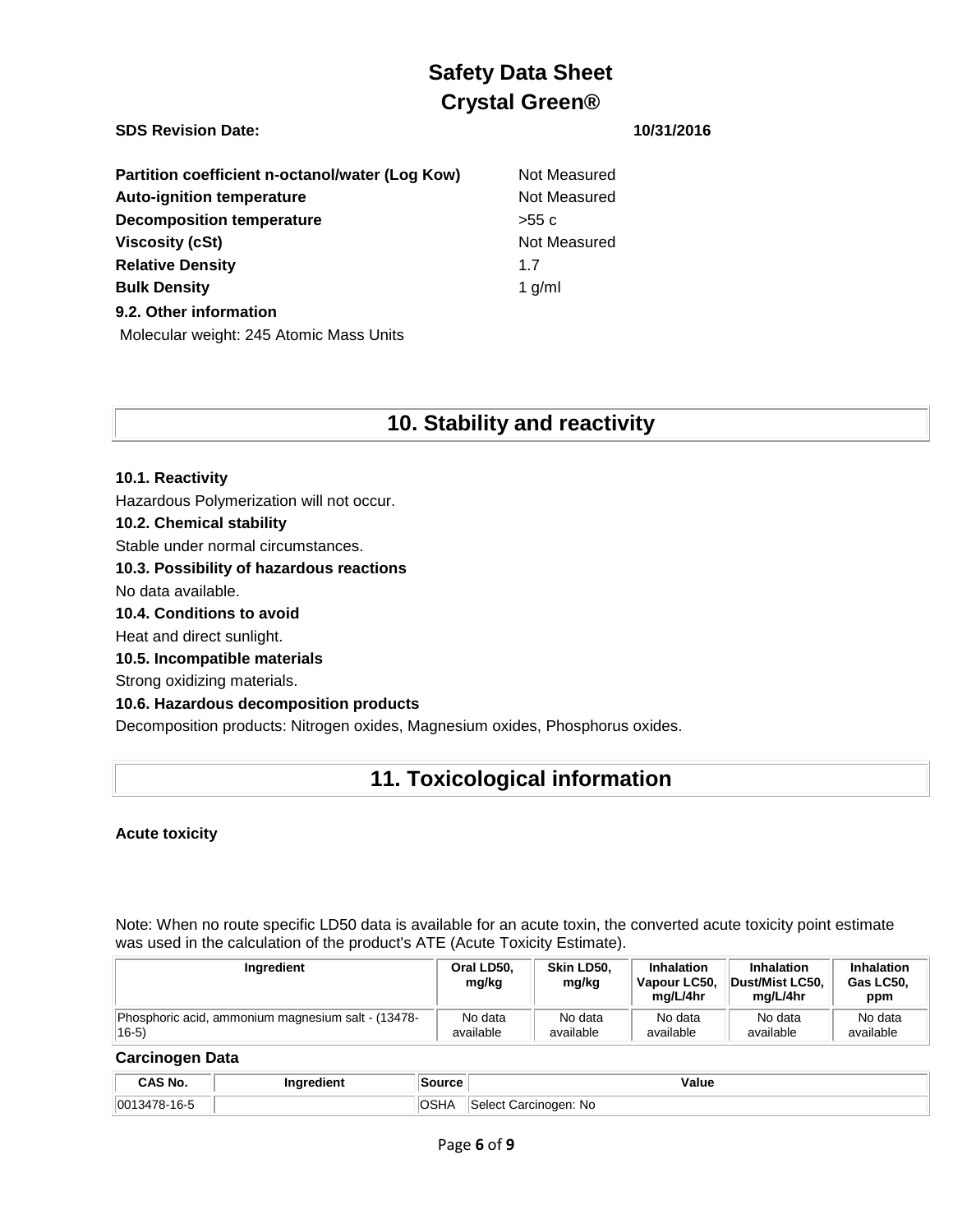### **SDS Revision Date: 10/31/2016**

| Phosphoric acid, ammonium<br>magnesium salt | <b>NTP</b> | Known: No: Suspected: No                                           |
|---------------------------------------------|------------|--------------------------------------------------------------------|
|                                             | IARC       | Group 1: No: Group 2a: No: Group 2b: No: Group 3: No: Group 4: No: |

| <b>Classification</b>         | Category | <b>Hazard Description</b>         |
|-------------------------------|----------|-----------------------------------|
| Acute toxicity (oral)         |          | Not Applicable                    |
| Acute toxicity (dermal)       |          | Not Applicable                    |
| Acute toxicity (inhalation)   |          | Not Applicable                    |
| Skin corrosion/irritation     | 2        | Causes skin irritation.           |
| Serious eye damage/irritation | 2        | Causes serious eye irritation.    |
| Respiratory sensitization     |          | Not Applicable                    |
| Skin sensitization            |          | Not Applicable                    |
| Germ cell mutagenicity        |          | Not Applicable                    |
| Carcinogenicity               |          | Not Applicable                    |
| Reproductive toxicity         |          | Not Applicable                    |
| STOT-single exposure          | 3        | May cause respiratory irritation. |
| STOT-repeated exposure        |          | Not Applicable                    |
| Aspiration hazard             |          | Not Applicable                    |

## **12. Ecological information**

### **12.1. Toxicity**

Low toxicity to aquatic organisms. **Aquatic Ecotoxicity**

| Inaredient                                                           | 96 hr LC50 fish, | 48 hr EC50 crustacea, | ErC50 algae,  |
|----------------------------------------------------------------------|------------------|-----------------------|---------------|
|                                                                      | mg/l             | mg/l                  | mg/l          |
| Phosphoric acid, ammonium magnesium salt - (13478-<br>$ 16-5\rangle$ | Not Available    | Not Available         | Not Available |

### **12.2. Persistence and degradability**

There is evidence of degradation in soil. Not persistent.

## **12.3. Bioaccumulative potential**

Not Measured

### **12.4. Mobility in soil**

Insoluble in water, the substance is expected to have low mobility in soil.

### **12.5. Results of PBT and vPvB assessment**

This product contains no PBT/vPvB chemicals.

### **12.6. Other adverse effects**

No data available.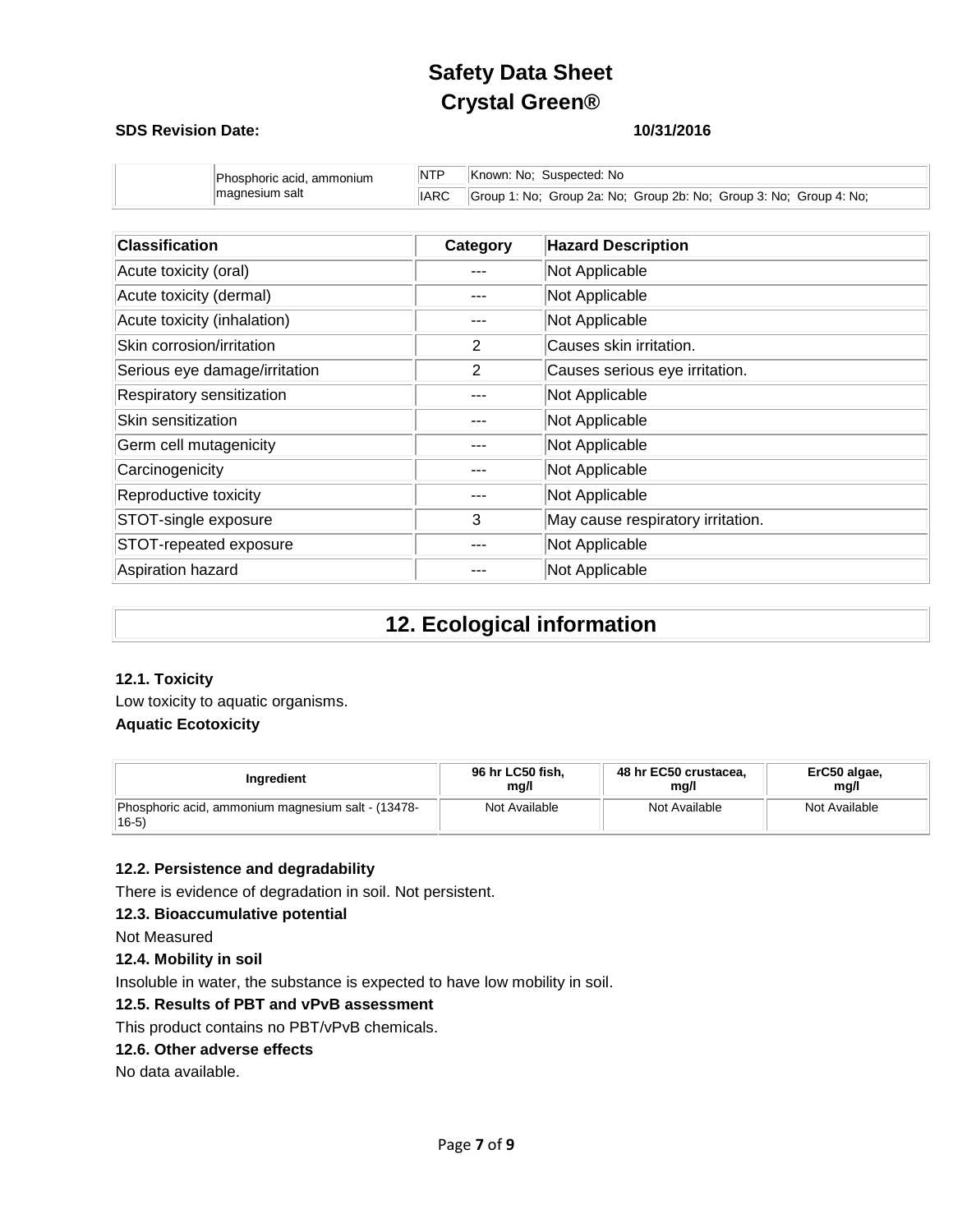### **SDS Revision Date: 10/31/2016**

## **13. Disposal considerations**

### **13.1. Waste treatment methods**

Observe all federal, state and local regulations when disposing of this substance.

## **14. Transport information**

|                                     | <b>DOT (Domestic Surface)</b><br><b>Transportation)</b> | IMO / IMDG (Ocean<br><b>Transportation)</b>                     | <b>ICAO/IATA</b>          |
|-------------------------------------|---------------------------------------------------------|-----------------------------------------------------------------|---------------------------|
| 14.1. UN number                     | Not Applicable                                          | Not Regulated                                                   | Not Regulated             |
| 14.2. UN proper shipping<br>name    | Not Regulated                                           | Not Regulated                                                   | Not Regulated             |
| 14.3. Transport hazard<br>class(es) | <b>DOT Hazard Class: Not</b><br>Applicable              | <b>IMDG:</b> Not Applicable<br><b>Sub Class: Not Applicable</b> | Air class: Not Applicable |
| 14.4. Packing group                 | Not Applicable                                          | Not Applicable                                                  | Not Applicable            |
| 14.5. Environmental hazards         |                                                         |                                                                 |                           |
| <b>IMDG</b>                         | Marine Pollutant: No:                                   |                                                                 |                           |
| 14.6. Special precautions for user  |                                                         |                                                                 |                           |
|                                     | No further information                                  |                                                                 |                           |

## **15. Regulatory information**

### **15.1. Safety, health and environmental regulations/legislation specific for the substance or mixture**

### **EU Legislation**

REGULATION (EC) No 1272/2008 OF THE EUROPEAN PARLIAMENT AND OF THE COUNCIL on classification, labelling and packaging of substances and mixtures, amending and repealing Directives 67/548/EEC and 1999/45/EC, and amending Regulation (EC) No 1907/2006.

REGULATION (EC) No 1907/2006 OF THE EUROPEAN PARLIAMENT AND OF THE COUNCIL concerning the Registration, Evaluation, Authorisation and Restriction of Chemicals (REACH), establishing a European Chemicals Agency, amending Directive 1999/45/EC and repealing Council Regulation (EEC) No 793/93 and Commission Regulation (EC) No 1488/94 as well as Council Directive 76/769/EEC and Commission Directives 91/155/EEC, 93/67/EEC, 93/105/EC and 2000/21/EC

### **National Legislation**

None noted.

## **16. Other information**

The conditions, methods and factors affecting the handling, storage, application, use and disposal of the product are not under the control and knowledge of the manufacturer. Therefore, the manufacturer does not assume